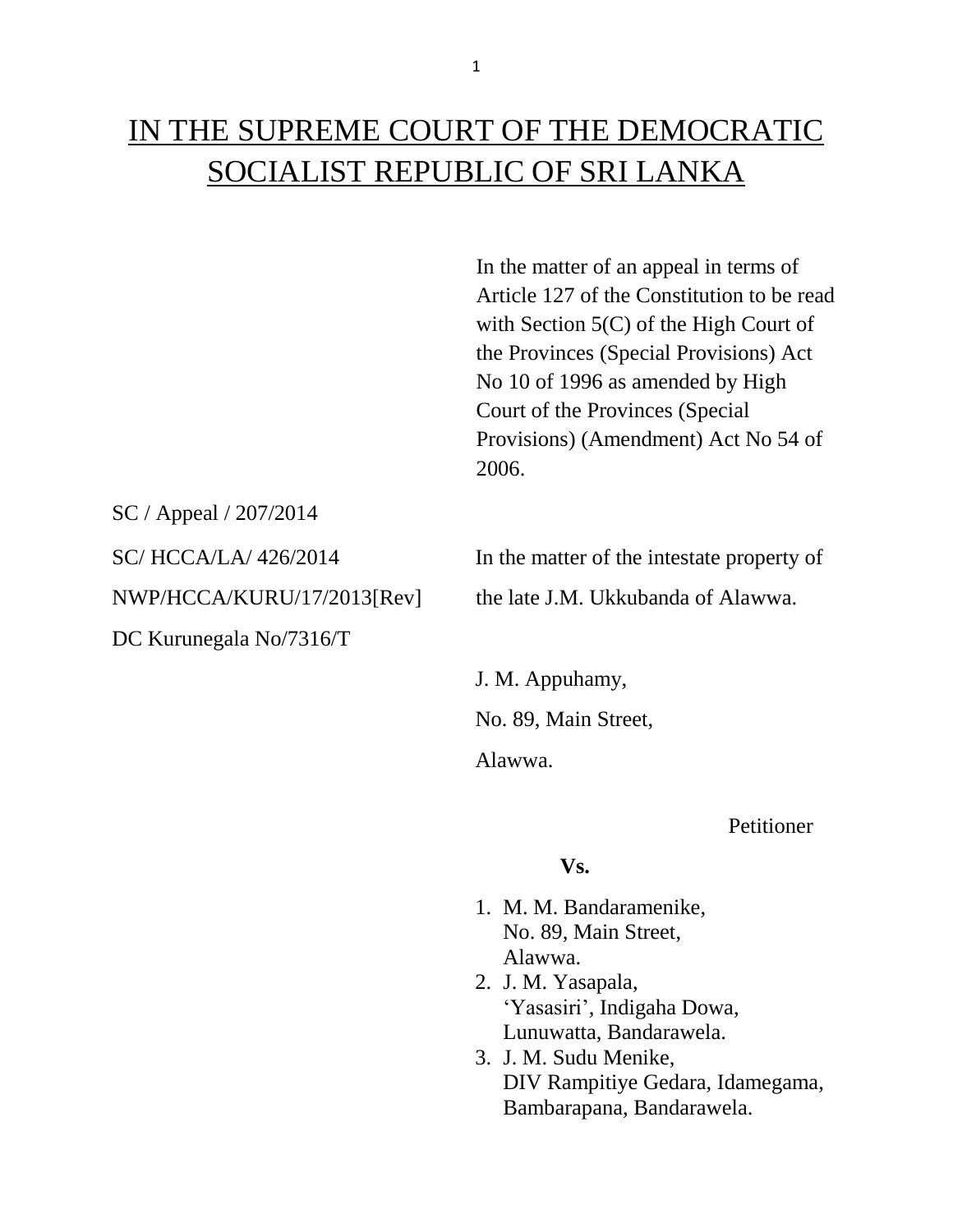- 4. J. M. Sudu Banda, Suduwatura Ara, Kumbukkana, Monaragala.
- 5. J. M. Jayasekera, No. 107, Sewwandi Textiles, Main Street, Alawwa.
- 6. J. M. Gunathilake, No. 89, Main Street, Alawwa.
- 7. J. M. Punchi Banda, Bandarawela Textiles, Main Street, Alawwa.

Respondents

# **AND BETWEEN**

 J. M. Gunathilake, No. 89, Main Street, Alawwa.

6 th Respondent Petitioner

Vs.

 J. M. Appuhamy, No. 89, Main Street, Alawwa.

# Petitioner Respondent

- 1. M. M. Bandaramenike, No. 89, Main Street, Alawwa.
- 2. J. M. Yasapala, 'Yasasiri', Indigaha Dowa, Lunuwatta, Bandarawela.
- 3. J. M. Sudu Menike, DIV Rampitiye Gedara, Idamegama, Bambarapana, Bandarawela.
- 4. J. M. Sudu Banda, Suduwatura Ara, Kumbukkana, Monaragala.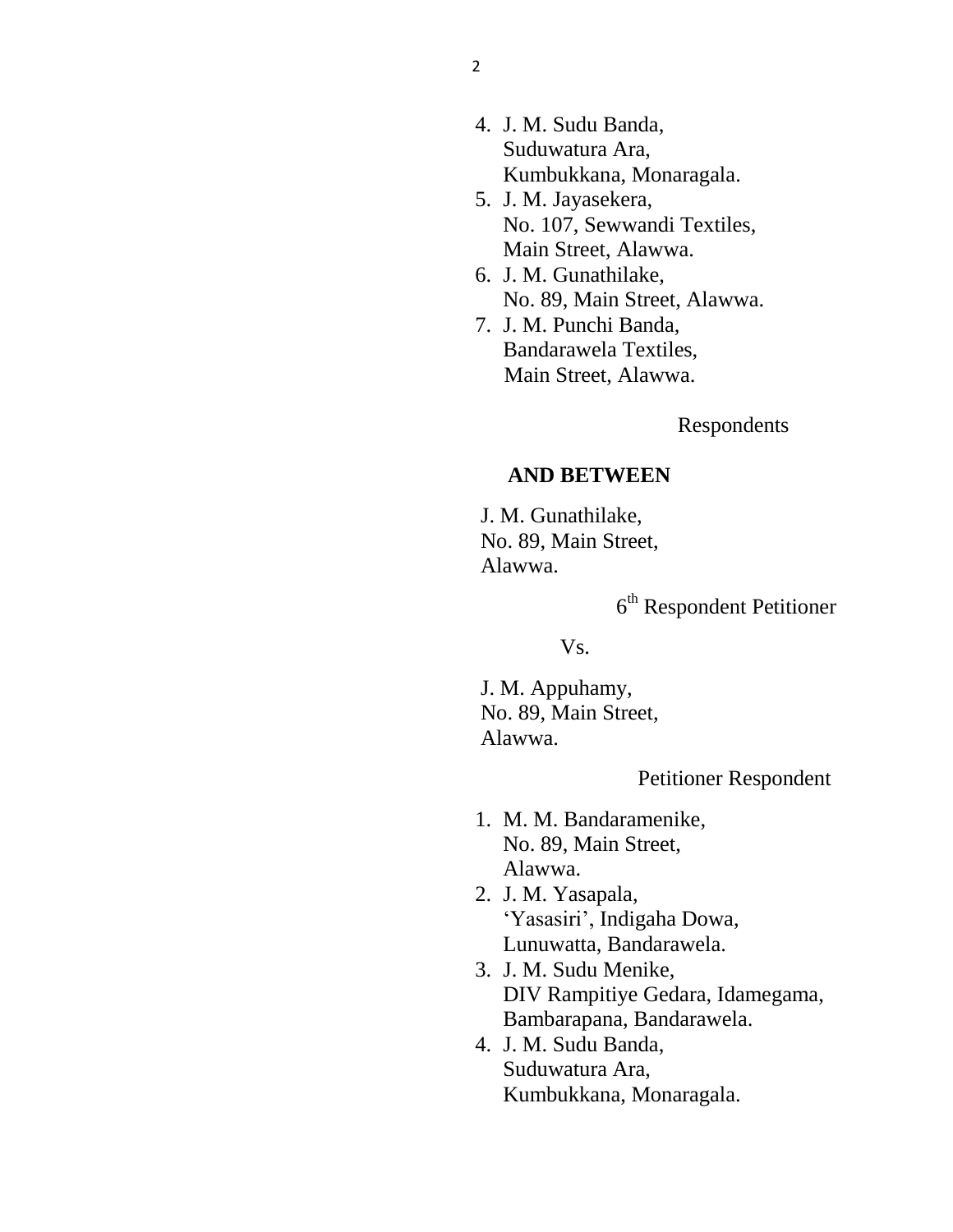- 5. J. M. Jayasekera, No. 107, Sewwandi Textiles, Main Street, Alawwa.
- 7. J. M. Punchi Banda, Bandarawela Textiles, Main Street, Alawwa.

 $1<sup>st</sup>$  to  $5<sup>th</sup>$  and  $7<sup>th</sup>$  Respondent-Respondents

#### **AND NOW BETWEEN**

- 2. J. M. Yasapala, 'Yasasiri', Indigaha Dowa, Lunuwatta, Bandarawela.
- 5. J. M. Jayasekera, No. 107, Sewwandi Textiles, Main Street, Alawwa.

 $2<sup>nd</sup>$  and  $5<sup>th</sup>$  Respondent Respondent Appellants

## **Vs.**

J. M. Gunathilake, No. 89, Main Street, Alawwa.

6 th Respondent Petitioner Respondent

 J. M. Appuhamy, No. 89, Main Street, Alawwa.

Petitioner Respondent-Respondent

- 1. M. M. Bandaramenike, No. 89, Main Street, Alawwa.
- 3. J. M. Sudu Menike, DIV Rampitiye Gedara, Idamegama, Bambarapana, Bandarawela.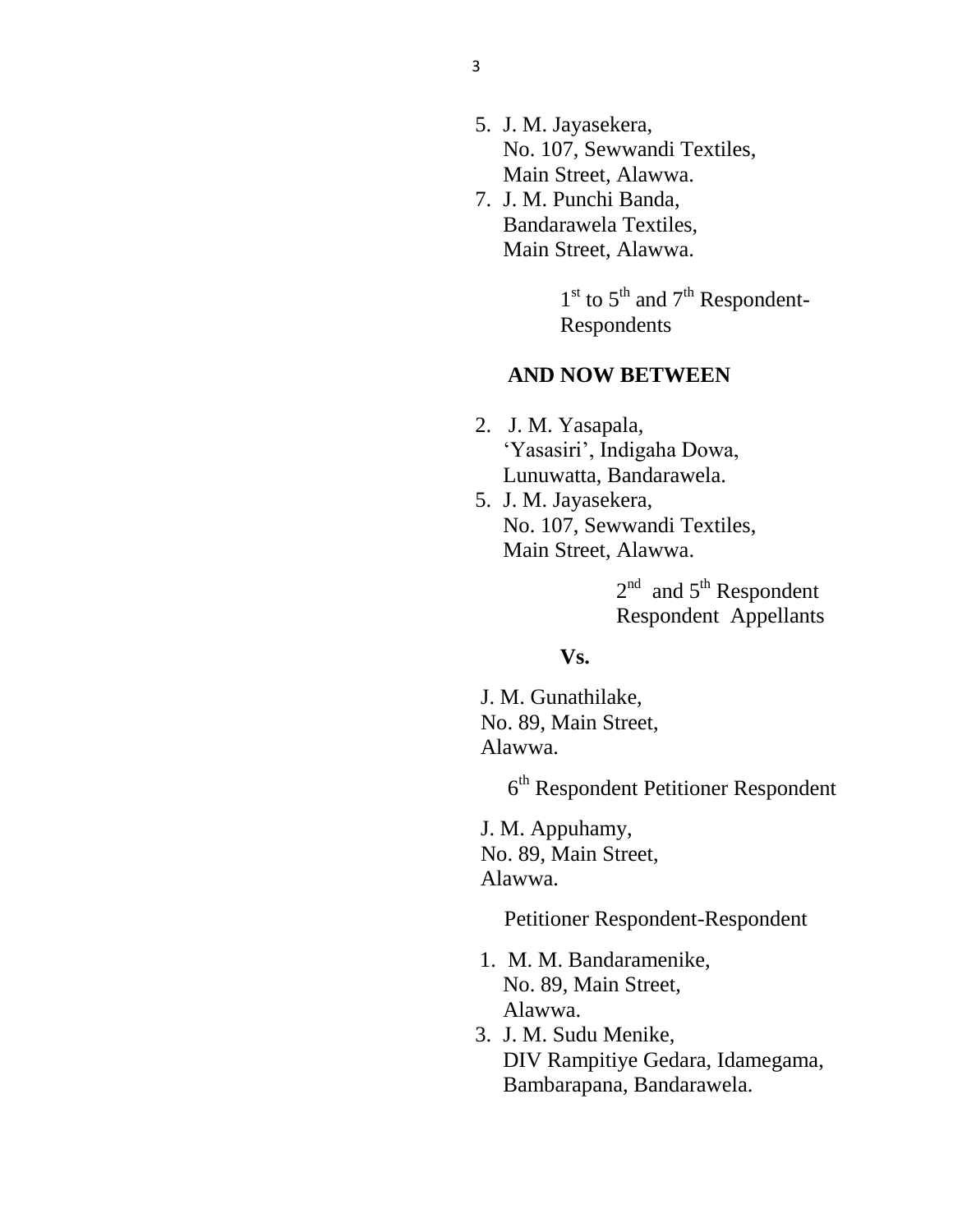|                                | 4. J. M. Sudu Banda,<br>Suduwatura Ara,<br>Kumbukkana, Monaragala.<br>7. J. M. Punchi Banda,<br>Bandarawela Textiles,<br>Main Street, Alawwa.<br>$1st 3rd 4th 7th$ Respondent<br><b>Respondent-Respondents</b>                   |
|--------------------------------|----------------------------------------------------------------------------------------------------------------------------------------------------------------------------------------------------------------------------------|
| <b>BEFORE</b>                  | B. P. ALUWIHARE, PC, J.<br>UPALY ABEYRATHNE, J.<br>ANIL GOONARATNE, J.                                                                                                                                                           |
| UNSEL                          | Lakshman Perera PC with Upendra<br>Walgampaya for the $2^{nd}$ and $5^{th}$ Respondent-<br><b>Respondent Appellants</b><br>W. Dayaratne PC with Nadeeshan<br>Kekulawala for the $6th$ Respondent<br><b>Petitioner Respondent</b> |
| <b>WRITTEN SUBMISSION ON:</b>  | 05.01.2015 ( $2nd$ and $5th$ Respondent<br><b>Respondent Appellants)</b><br>06.02.2015 (6 <sup>th</sup> Respondent Petitioner<br>Respondent)                                                                                     |
| <b>ARGUED ON</b><br>DECIDED ON | 18.07.2016<br>14.12.2016                                                                                                                                                                                                         |

4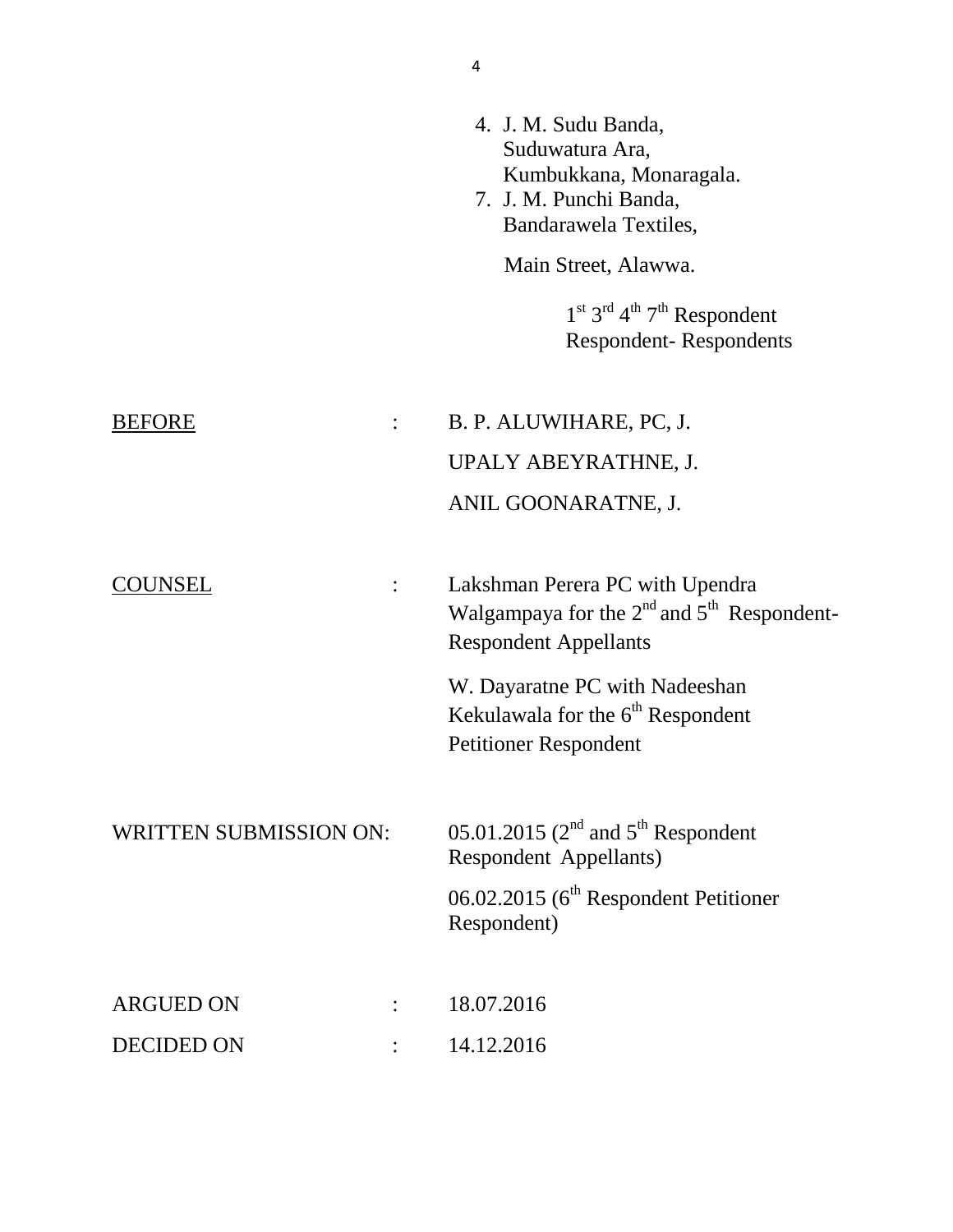#### UPALY ABEYRATHNE, J.

When this matter was taken up for hearing on  $10<sup>th</sup>$  September, 2015, both parties intimated to Court that the matter could be disposed of on written submissions. Accordingly this matter was fixed for judgment. Thereafter the Counsel for The  $2<sup>nd</sup>$  and  $5<sup>th</sup>$  Respondent-Respondent Appellants (hereinafter referred to as the Appellants) by way of a motion dated 26.10.2015 sought permission of this Court to have the matter fixed for rehearing enabling them to make oral submissions. Accordingly this matter was taken up for hearing on 18.07.2016. After the hearing, both parties were given opportunity to file further written submissions.

The  $2<sup>nd</sup>$  and  $5<sup>th</sup>$  Appellants sought leave to appeal from the order of the High Court of Civil Appeal of the North Western Province holden at Kurunegala dated 23.07.2014. The leave was granted on the following questions of law set out in paragraph 19(i), (ii), (vi) and (vii) of the petition dated 26.08.2014.

- 19(i) Has the High Court of Civil Appeal failed to consider the failure of the 6<sup>th</sup> Respondent Petitioner Respondent to exercise his right of appeal in terms of Section 722 of the Civil Procedure Code?
	- (ii) Has the High Court of Civil Appeal failed to consider that the 6<sup>th</sup> Respondent Petitioner Respondent has failed to give a valid explanation for having not exercised his right of appeal in terms of Section 722 of the Civil Procedure Code?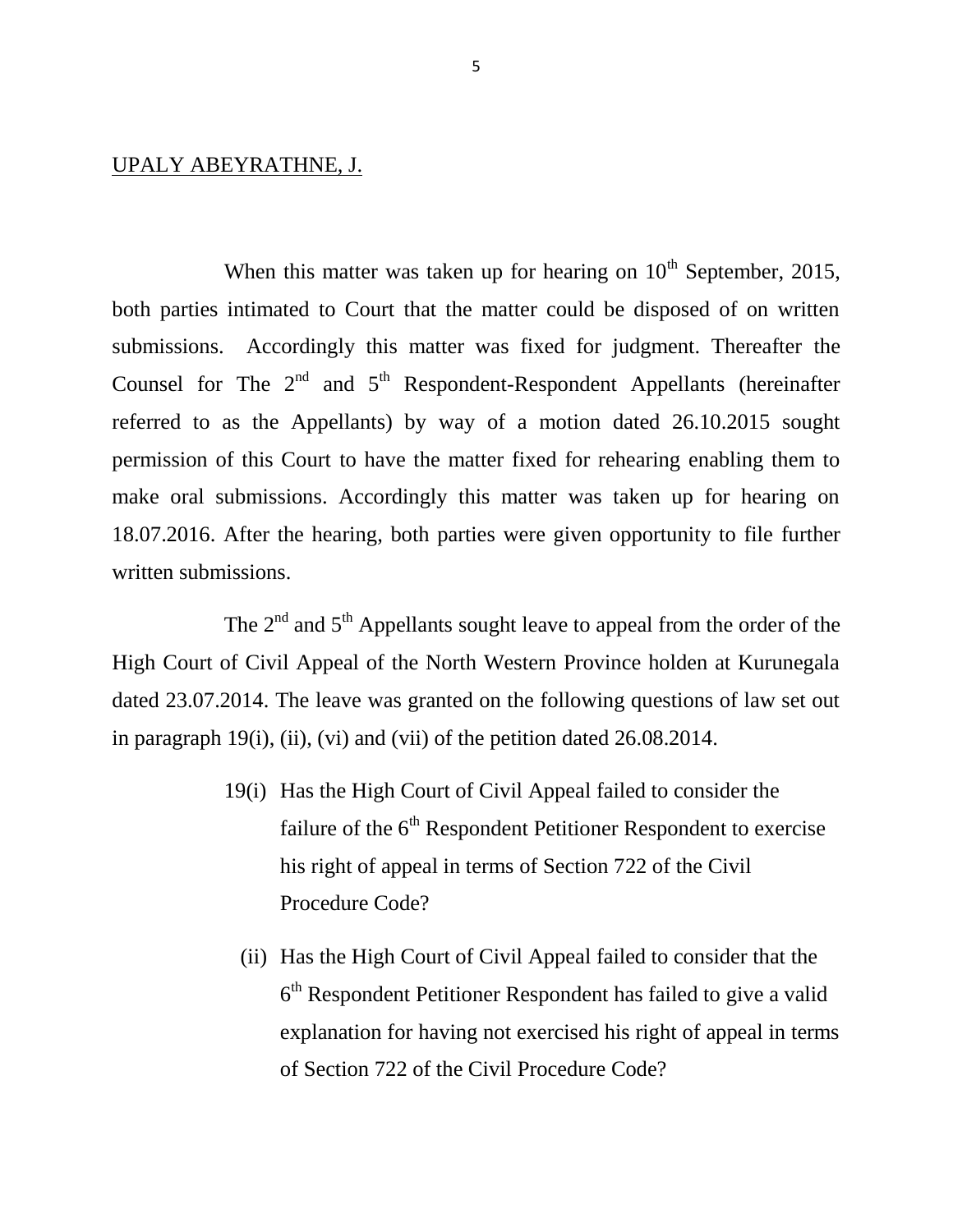- (vi) Is the  $6<sup>th</sup>$  Respondent Petitioner Respondent entitled to explain the reasons for the delay in his counter affidavit after the Appellant has raised preliminary objections?
- (vii) Has the High Court of Civil Appeal erred in law in accepting the explanation given for the delay in filing the Revision Application?

Upon an application made by J. M. Appuhamy, the Petitioner Respondent-Respondent the learned District Judge of Kurunegala granted Letters of Administration to the said Petitioner to administer the estate of the deceased Jayasundara Mudiyanselage Ukkubanda. Thereafter, disputing the inventory of the deceased's estate, the  $6<sup>th</sup>$  Respondent Petitioner Respondent (hereinafter referred to as the  $6<sup>th</sup>$  Respondent) made an application to exclude "Dharshana Textiles" from the inventory of the deceased estate claiming him to be the sole owner of the said business. The Appellants and the  $7<sup>th</sup>$  Respondent-Respondent-Respondent raised objections against the said claim on the basis that the deceased was the owner of half a share of the said business. Thereafter an inquiry was held upon raising the points of contests by the parties and the learned District Judge by his judgment dated 28.04.2005 concluded that the deceased was the owner of ½ shares of the said "Dharshana Textiles" and the profits of the said business should be brought in to the case. Also the learned District Judge answered the issues 3 to 7 which were raised by the  $2<sup>nd</sup>$  and  $5<sup>th</sup>$  Appellants and the  $7<sup>th</sup>$  Respondent-Respondent-Respondent against their interests and refused the claim made by them. Neither the  $6<sup>th</sup>$  Respondent nor the Appellants canvased the said judgment by way of an appeal.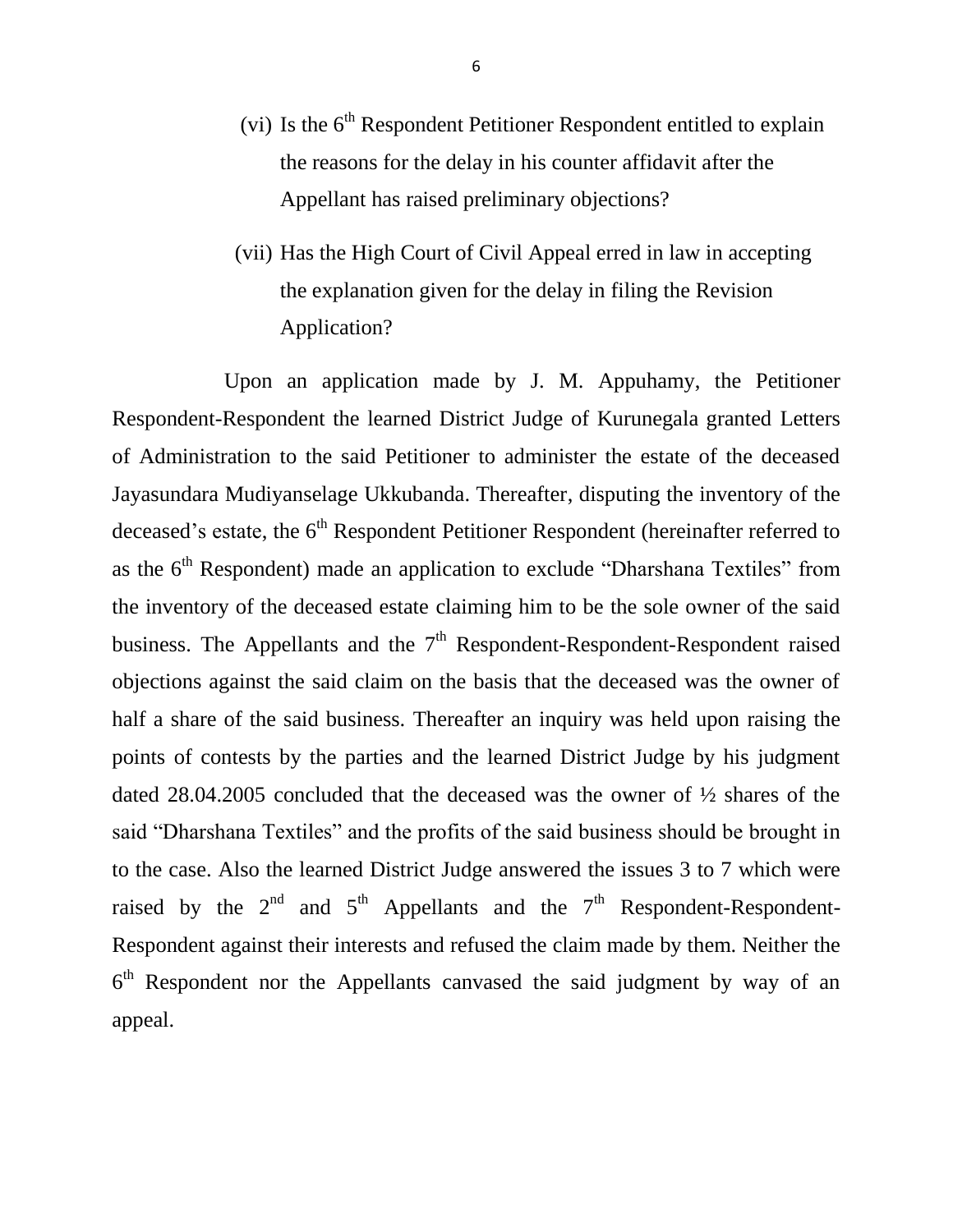Afterwards upon a request made by the Administrator J. M. Appuhamy, the Petitioner Respondent-Respondent due to his old age and ill health, the learned District Judge, by order dated 23.08.2007, had recalled the grant of Administration and revoked the grant and subsequently, by order dated 26.08.2008, with consent of the parties had granted fresh Letters of administration of the said estate to the  $6<sup>th</sup>$  Respondent.

According to the journal entry No. 82 the  $5<sup>th</sup>$  Appellant had filed a motion supported with an affidavit seeking to support the same on 15.05.2009. According to journal entry No. 83 on  $15.05.2009$  the  $5<sup>th</sup>$  Appellant had supported the said application and the trial judge had made an order to issue notice on the Respondents to the said application under Section 724A of the Civil Procedure Code directing to show cause.

Upon the receipt of the notice of the said application under Section 724A the  $6<sup>th</sup>$  Respondent administrator had filed a statement of objection and after an inquiry the learned District Judge had made the order dated 10.10.2011 requiring the  $6<sup>th</sup>$  Respondent that the assets mentioned therein namely the sums of money mentioned in item 1, 2, 3, and 4 under movable property of the final account dated 16.01.2005 to be brought to the credit of the case before 18.11.2011 and the final account as is prescribed by Section 551 to be filed and in default thereof cause to be shown as to why he should not be attached. In the said order the learned trial judge has concluded that the  $6<sup>th</sup>$  Respondent being the administrator of the deceased's estate had not credited a sum of Rs. 174,984/- as described under item 4 of the said final account dated 16.01.2009. Accordingly the court made order requiring the  $6<sup>th</sup>$  Respondent to file a final account in terms of Section 551 of the Code before 18.11.2011 after taking steps to recover the sums of money described under the heading of movable property of the said final account. Also the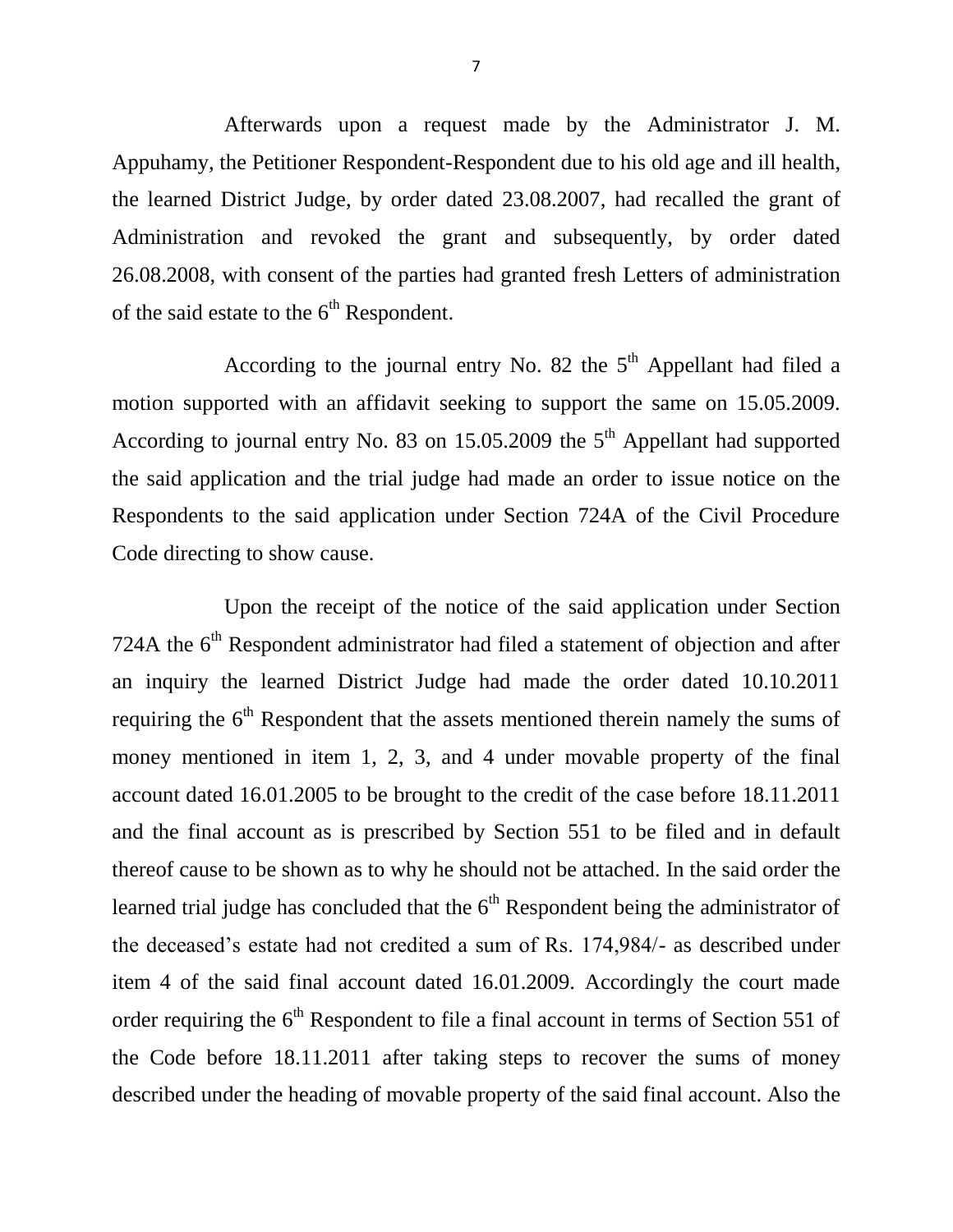learned District Judge has concluded that an order under Section 724A(2) of the Code to be served on the  $6<sup>th</sup>$  Respondent administrator requiring him to file a final account and in default thereof to show cause why he should not be attached.

It is important to note that as reflected from the said order dated 10.10.2011 moneys to be recovered from the  $5<sup>th</sup>$  Appellant had been set out under items 1 and 2 and moneys to be recovered from the  $2<sup>nd</sup>$  Appellant had been set out under item 3 of the said final account.

Neither the 6<sup>th</sup> Respondent nor the Appellants canvased the said findings of the learned District Judge in an appropriate forum.

Upon the receipt of the said notice and the order under Section 724A(2), the  $6<sup>th</sup>$  Respondent had appeared before the District Court on 31.10.2012. The 5<sup>th</sup> Respondent Appellant also had happened to appear before court on the same date since he had been cited to attend an inquiry under Section 712 of the Civil Procedure Code. At the inquiry in to the said matters the  $5<sup>th</sup>$  Appellant had taken up the position that the said sums of money described in the said final account was not a part of the estate of the deceased as the income has generated after the death of the deceased. The learned District Judge after hearing the submissions of both parties made the impugned order dated 08 01 2013.

It is important to note that by the said order dated 08.01.2013 the learned Additional District judge has dealt with the claim of the Appellants which had already been dealt with and refused by the said judgment dated 28.04.2005.

It is also an admitted fact that none of the said parties had exercised their right of appeal against the said order dated 08.01.2013. Section 722 of the Civil Procedure Code stipulates that every order or decree made under the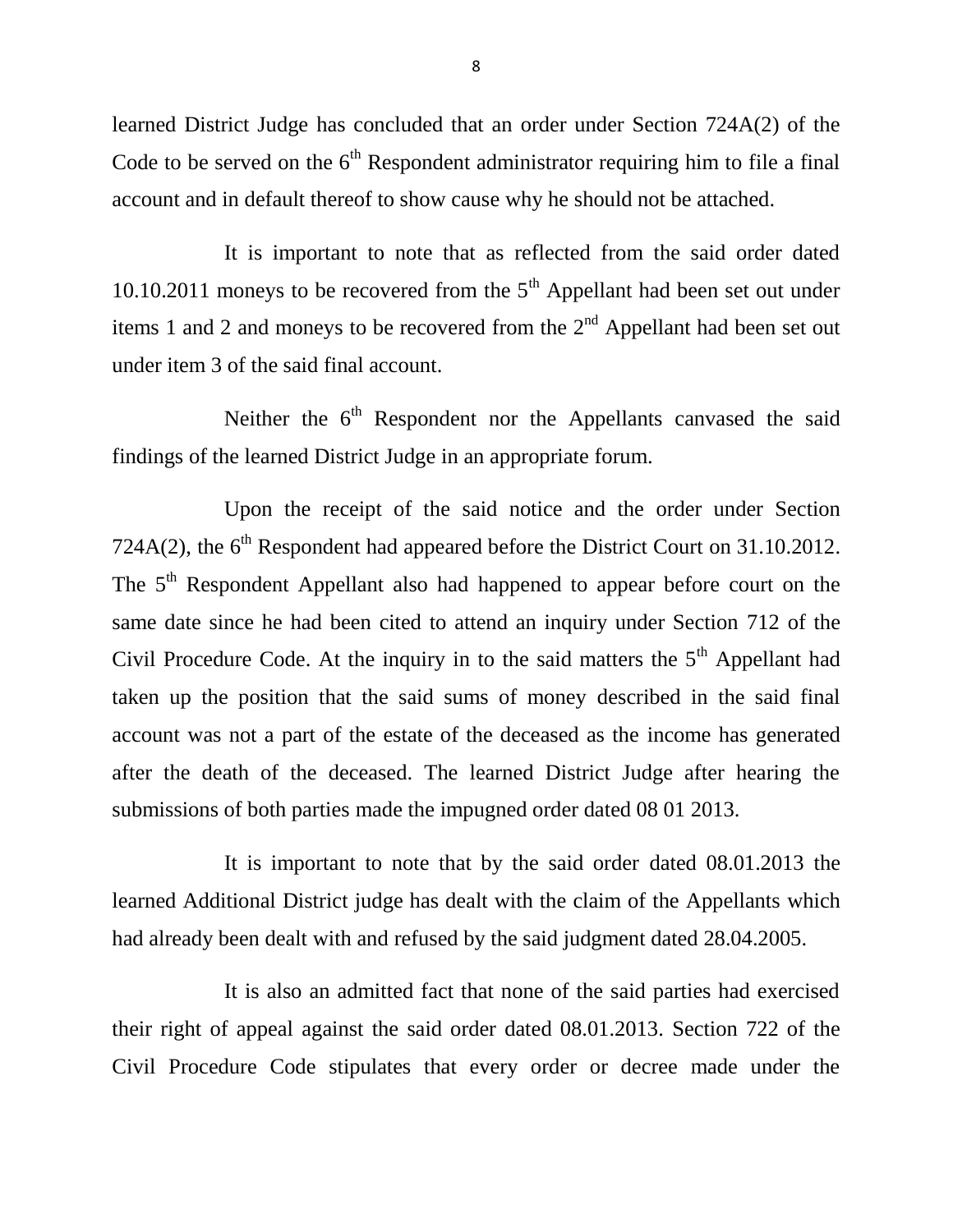provisions of chapter LIV, in which Section 712 to 722 contained, shall be subject to an appeal to the Court of Appeal.

However the  $6<sup>th</sup>$  Respondent about 06 months and 18 days after the said order dated 08.01.2013, by way of a petition dated  $26<sup>th</sup>$  July 2013 supported with an affidavit made an application in revision in the Provincial High Court of Civil Appeal of the North Western Province holden at Kurunegala seeking to:

- Revise and set aside the order of the learned Additional District Judge of Kurunegala dated 08.01.2013, and
- Affirm the judgment of the learned District Judge of Kurunegala dated 28.04.2005 and also the subsequent order of the learned Additional District Judge of Kurunegala dated 10.10.2011.

As transpired from the Journal Entry dated 21.03.2014 and also from the order of the High Court of Civil Appeal dated 23.07.2014, when the said Revision Application was taken up for argument on 21.03.2014 the Appellants raised the following preliminary objections;

- $\triangleright$  The Appellants had not exercised right of appeal under Section 722 of the Civil Procedure Code,
- $\triangleright$  There are no exceptional circumstances,
- $\triangleright$  Approximately delay of 07 months in making the Revision Application.

The High Court of Civil Appeal by order dated 23.07.2014 has refused the said preliminary objections and has fixed the matter for argument. The present appeal before this court is from the said order of the High Court of Civil Appeal.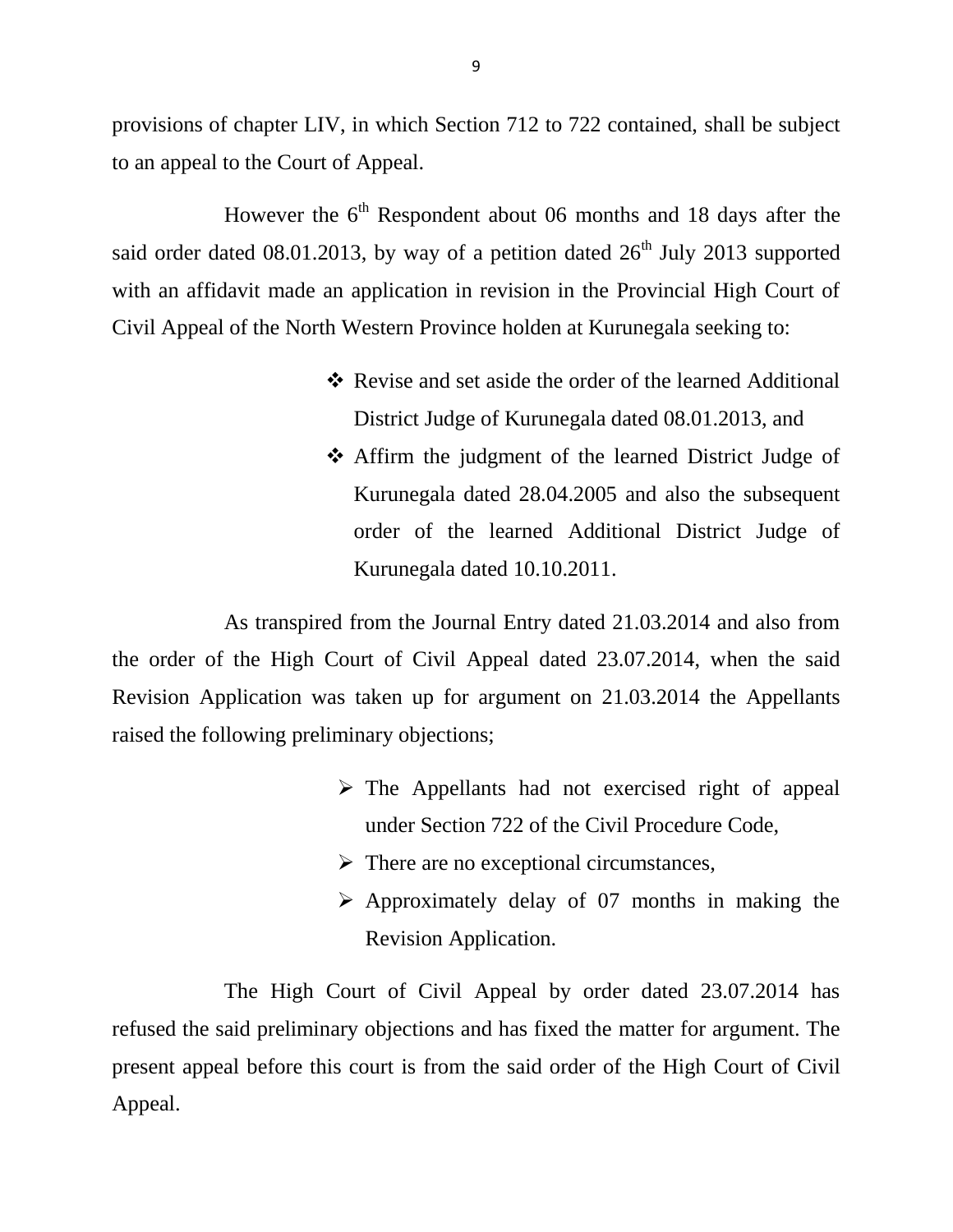It must be noted that in paragraph 15 of the written submission of the Appellants dated  $15<sup>th</sup>$  of December 2014, they have stated that the Appellants filed a statement of objection in the High Court of Civil Appeal. But a copy of the said written submission has not been tendered to this court. Also the Appellants have not tendered a copy of the final account dated 16.01.2009. Needles to state that said documents are material to the instant appeal.

In paragraph 15 of the said written submission the Appellants have stated that the following preliminary objections had been raised by them.

- The Respondent has failed to exercise the right of appeal and has failed to give any explanation as to why the Respondent has failed to follow the mandatory provisions of Section 722 of the Civil Procedure Code,
- The Respondent has failed to exercise the mandatory provisions of Chapter LX of the Civil Procedure Code for appeal notwithstanding laps of time,
- The Respondent has failed to explain the delay in filing the revision application.

It is clear from the said order that the High Court of Civil Appeal was of the view that irrespective of the said preliminary objections the Respondent's application in revision should be entertained due to the contradictory nature of the order made in the case and as a result by order dated 08.01.2013 the Petitioner has been placed in a dilemma whether he should act in accordance with the judgment dated 28.04.2005 or subsequent order dated 08.01.2013.

It is clear from the page 3 of the said order of the learned Additional District Judge that the order dated 08.01.2013 has been made without holding a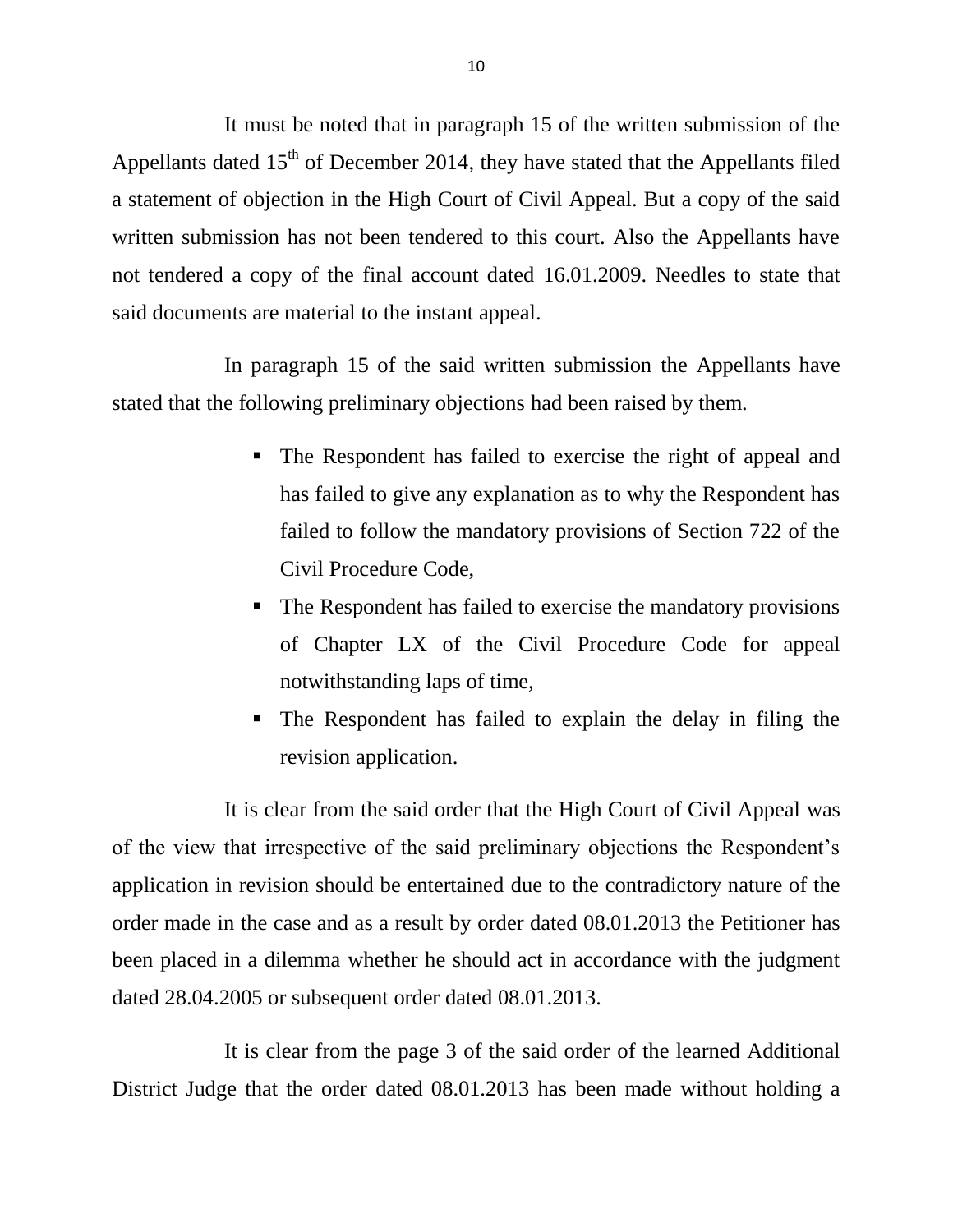proper inquiry. It is also clear that the  $6<sup>th</sup>$  Respondent has made the said application seeking the Appellants to be cited to attend an inquiry and to examine about the income derived from the said final account dated 16.01.2009.

It is well settled law that upon the attendance of a person in obedience to such citation the trial judge should follow the procedure laid down in Section 714 of the Code in order to reach the correct conclusion upon the matter before him. Section 714 reads thus;

> 714.(1) Upon the attendance of a person in obedience to such citation and order, he shall be examine fully and at large on oath or affirmation, respecting any money or other property of the testator or intestate, or of which the testator or intestate was in possession at the time of or within two years preceding his death.

> (2) A refusal to be sworn or to answer any question allowed by the court is punishable in the same manner as a like refusal by a witness in a civil case.

> (3) In case the person cited put in an affidavit that he is the owner of any of the said property, or is entitled to the possession thereof by virtue of any lien thereon, or special property therein, the proceedings as to such property so claimed shall be dismissed.

In the present case before us the learned Additional District Judge has failed to follow the mandatory provisions contained in Section 714 of the Code prior to making the order dated 08.01.2013. I am of the view that these are exceptional circumstances irrespective of the delay in making the application in revision for an appropriate appellate court to exercise discretion and to grant relief by way of revision. In such instances Section 722 of the Civil Procedure Code does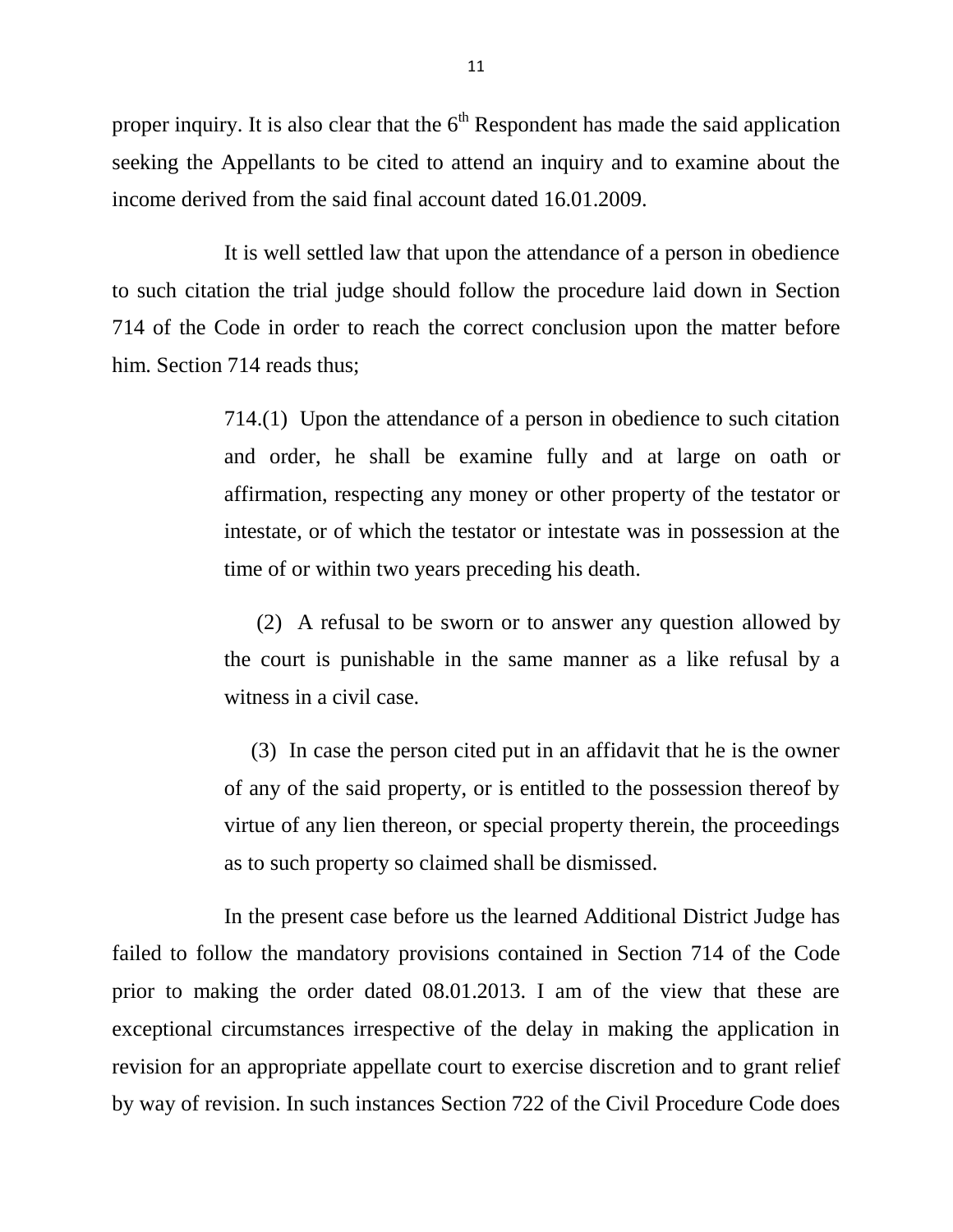not place a limitation on the powers of the appropriate appellate court to deal with an application in revision in a manner although the matter had not been brought up by way of appeal.

The long line of authorities relating to this issue clearly indicates that the revisionary powers of the Appellate Courts will be exercised only if exceptional circumstances are urged before courts notwithstanding the availability of alternative remedy. The Appellate Courts will not exercise its powers in revision, if exceptional circumstances cannot be placed before courts.

I shall now deal with some of the cases which deal with this aspect of the matter. In the case of *Atukorale Vs Samynathan 41 NLR 165* Soertsz J. stated. "The powers by way of revision conferred on the Supreme Court of Ceylon ..... are very wide indeed, and clearly this Court has the right to revise any order made by an original Court whether an appeal has been taken against that order or not. Doubtless that right will be exercised in a case in which an appeal is already pending only in exceptional circumstances. For instance this jurisdiction will be exercised in order to ensure that the decision given on appeal is not rendered nugatory."

The judgment of Soertsz J. was considered by Wijewardene J. in the case of *Silva v. Silva 44 NLR 494* and the reasoning of Soertsz J. was adopted by him with approval and he stated, "I am in respectful and full agreement with the view expressed in that case. It must take some time for the appeal to be heard. Even after the appeal is perfected and sent to this Court, it has to remain on the list of pending appeals for, at least, fourteen days before it is heard and .................. I think, therefore, that this is a matter in which our revisionary powers should be exercised."'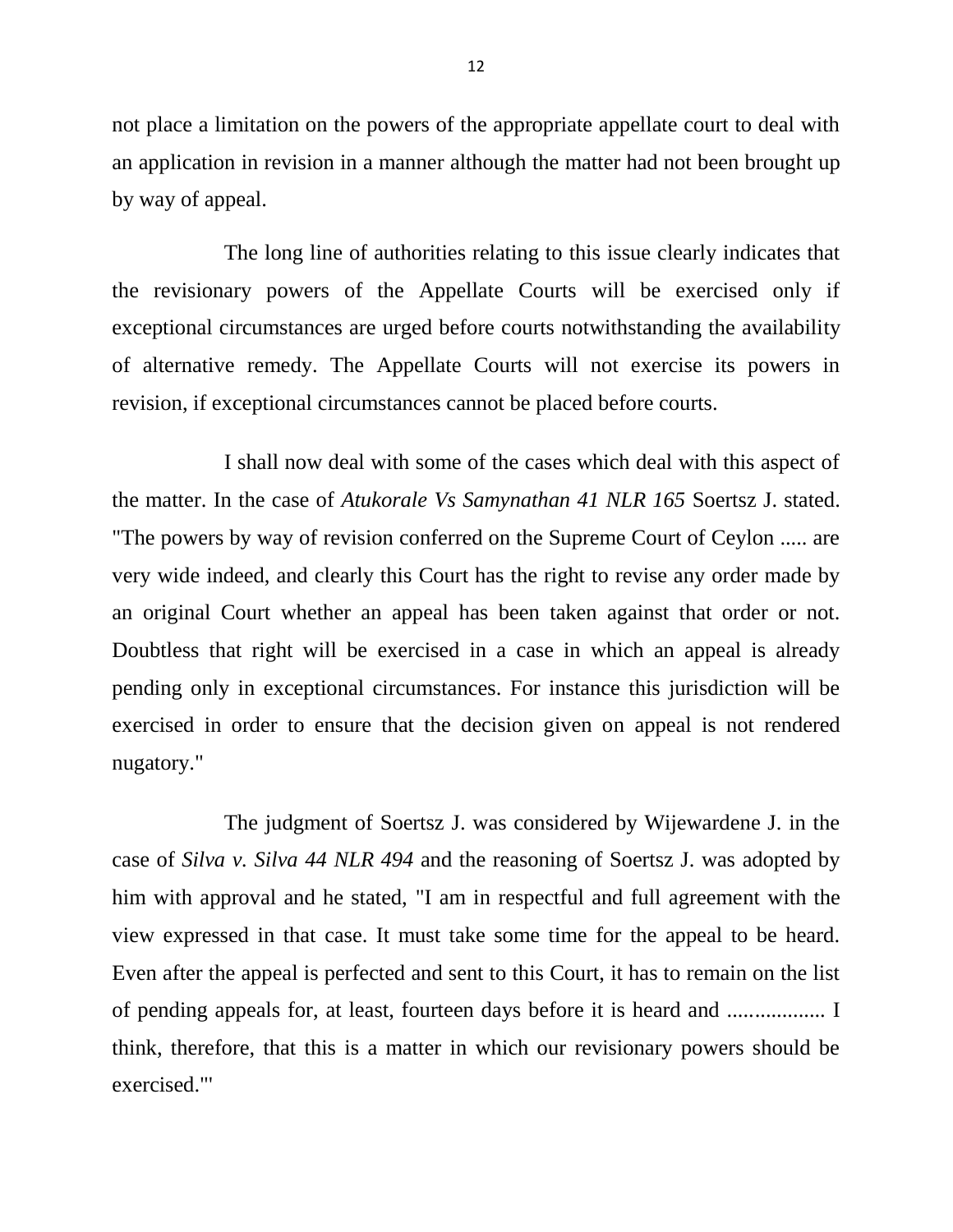In *Sinnathangam Vs. Meera Mohideen 60 NLR 393* T. S. Fernando J. stated, "The Supreme Court possesses the power to set aside, in revision, an erroneous decision of the District Court in an appropriate case even though an appeal against such decision has been correctly held to have abated on the ground of non-compliance with some of the technical requirements in respect of the notice of security."

Similarly in *Abdul Cader Vs. Sittinisa, 52 NLR 536* the facts were, an objection had been taken in appeal under Rule 4(a) of the Civil Appellate Rules that the appeal abated in consequence of the failure by the appellant to tender the proper sum of Rs. 25/- which was the appropriate sum according to the Schedule under Rule 2 of the Civil Appellate Rules of 1938 in respect of typed-written copies. Pulle J. in the course of his judgment held, "The respondents have not been in any manner prejudiced by the fact that the appellant in applying for the typedwritten copy paid only Rs. 20/- instead of Rs. 25/-. Nonetheless we have in mind that the hearing was, as a matter of indulgence, by way of revision. In the ultimate result we have the satisfaction of knowing that we have interfered with the judgment of the Learned District Judge substantially on a point of law only."

In the case of Rustom Vs Hapangama [1978/79] 1 SLR 352 (SC) Ismail J observed that "It is therefore clear from the authorities that the general rule is that while the power of revision available to the Supreme Court is a discretionary power the courts have consistently refused to exercise this power when an alternative remedy which was available to the applicant was not availed of before the applicant sought to avail of a remedy by way of revision. Nevertheless in a series of decided cases the courts have indicated that this was not an invariable rule and in certain instances where exceptional circumstances are shown the Court would exercise this discretionary power even when an alternative remedy which is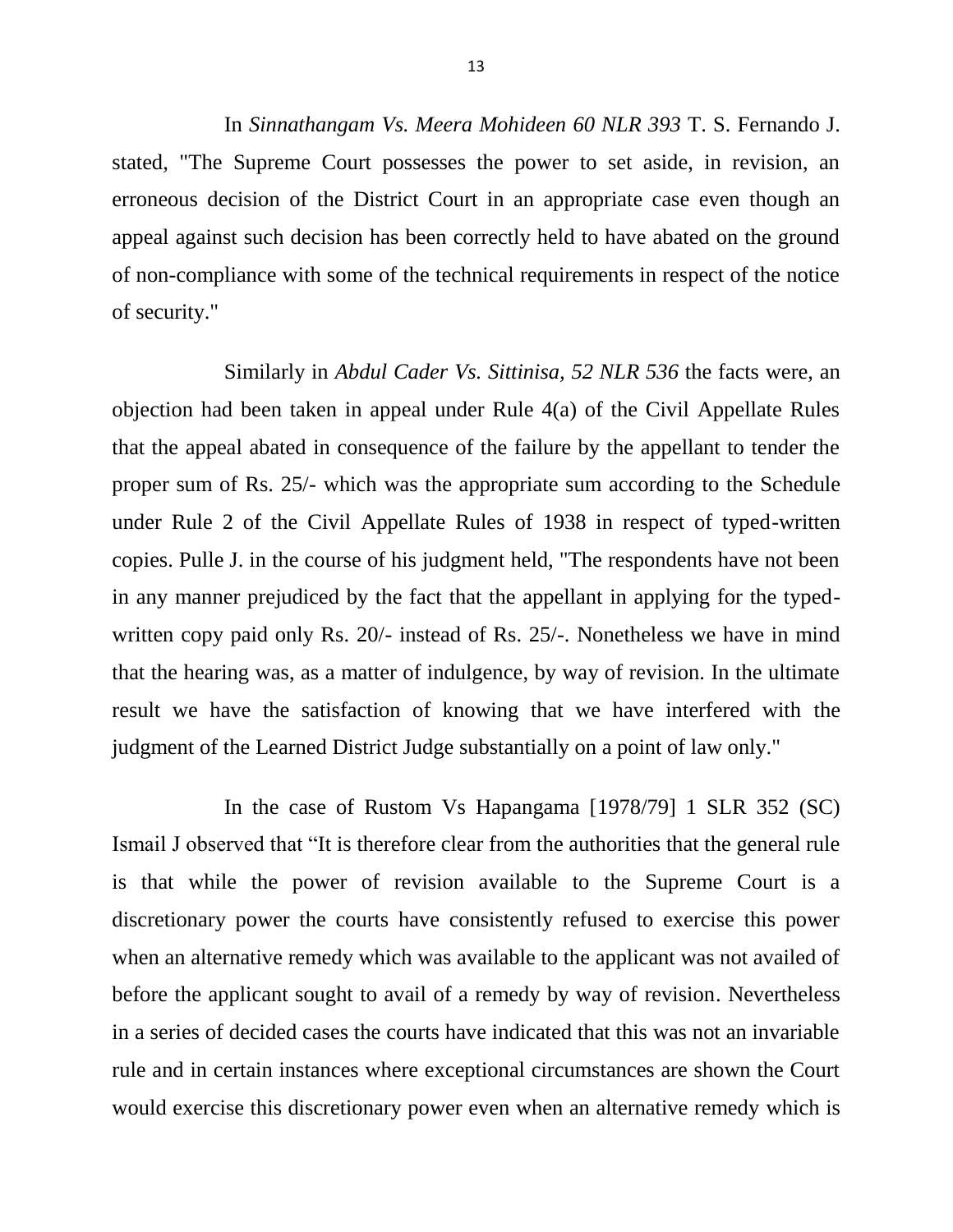available has not been availed of. These instances are few and far between and is often exercised in order not to render a decree of Court nugatory."

In the case of *Gnanapandithan Vs Balanayagam [1998] 1 SLR 286 (SC)* it was held that "The question whether delay is fatal to an application in revision depends on the facts and circumstances of the case. Having regard to the very special and exceptional circumstances of the case the appellants were entitled to the exercise of the revisionary powers of the Court of Appeal."

In the case of *Finnegan Vs Galadari Hotels (Lanka) Ltd. [1989] 2 SLR 272 (SC)* Kulatunga J observed that "The facts of this case are different. As discussed above, the plaintiff is impeaching the legality or propriety of the order of the District Judge on fundamental issues including the failure to hold a fair inquiry. Considerations of urgency and the balance of convenience demanded an immediate review of the Judge's order; there were thus exceptional circumstances warranting the exercise of the revisionary jurisdiction of the Court of Appeal."

In the case of *Mariam Beebee Vs. Seyed Mohamed [1965] 68 NLR 36* Sansoni C. J. delivering the majority decision of the Divisional Bench that heard this case said as follows at page 38: "The power of revision is an extraordinary power which is quite independent of and distinct from the appellate jurisdiction of this Court. Its object is the due administration of justice and the correction of errors, sometimes committed by the Court itself, in order to avoid miscarriages of justice. It is exercised in some cases by a Judge of his own motion, when an aggrieved person who may not be a party to the action brings to his notice the fact that, unless the power is exercised, injustice will result."

In view of the forgoing reasons, I hold that it is necessary that the appropriate Appellate court shall intervene with the said order dated 08.01.2013 to